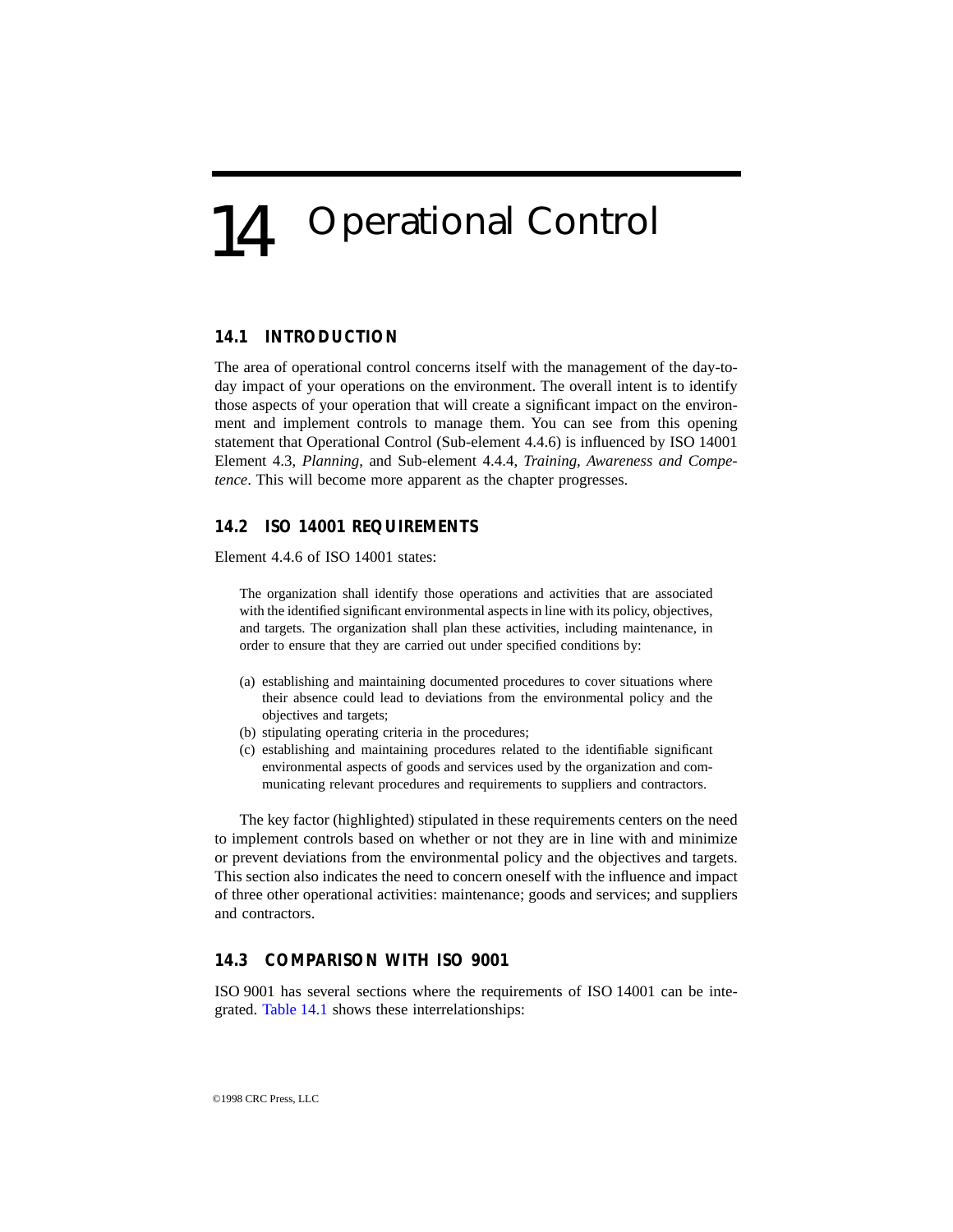<span id="page-1-0"></span>**TABLE 14.1 Correlation of "Operational Control" Requirements**

| <b>ISO 9001</b> |                                                                   | <b>ISO 14001</b> |                                                                   |
|-----------------|-------------------------------------------------------------------|------------------|-------------------------------------------------------------------|
| <b>Flement</b>  | Requirement                                                       | <b>Flement</b>   | Requirement                                                       |
| $4.2.2$ (a)     | Quality system procedures consistent<br>with quality policy       | 4.4.6(i)         | In-line with environmental policy<br>and objectives and targets   |
| 4.9(g)          | Maintenance of equipment                                          | 4.4.6(i)         | Maintenance                                                       |
| 4.2.2 $(b)$     | Documented procedures                                             | $4.4.6$ (a)      | Documented procedures (where<br>absence could lead to deviations) |
| 4.9(a)          | Documented procedures (where<br>absence could lead to deviations) |                  |                                                                   |
| 4.9 $(I)$       | Process control                                                   | $4.4.6$ (b)      | Operating criteria                                                |
| 4.9 $(d)$       | Monitor and control process<br>parameters                         |                  |                                                                   |
| 4.6.1           | Purchasing procedure                                              | 4.4.6 $(c)$      | Goods and services                                                |
| 4.6.3           | Purchasing data                                                   |                  |                                                                   |
| 4.7             | Control of customer-supplied product<br>procedure                 |                  |                                                                   |
| 4.3.1           | Contract review procedure                                         | 4.4.6 $(c)$      | Suppliers and contractors                                         |
| 4.6.2           | Evaluation of subcontractors                                      |                  |                                                                   |

(i) indicates first paragraph of element, etc.

(a) indicates subsection "a" of element, etc.

As you can see, the quality system provides several integrating opportunities for ISO 14001. Let's now take each of the ISO 14001 requirements and see how we can specifically integrate them into the quality system.

## **14.4 MAINTENANCE ACTIVITIES**

When discussing maintenance activities, it is important to distinguish between maintenance classified as "routine" vs. nonroutine. "Nonroutine" is considered to be equipment breakdowns that are "unplanned." Routine maintenance is commonly called "preventive maintenance."

Preventive maintenance is "predetermined" maintenance work performed to a schedule without specific preknowledge of any defect. In the Quality Management System it can be an effective tool to combat the development of equipment weaknesses into product defects and unplanned downtime. Preventive maintenance can have both a positive and a negative effect on the system. From a positive standpoint it can be utilized as part of a hazard assessment program for identifying potential hazardous situations and other impacts, including environmental. On the negative side, failure to perform preventive maintenance as required can result in an undesirable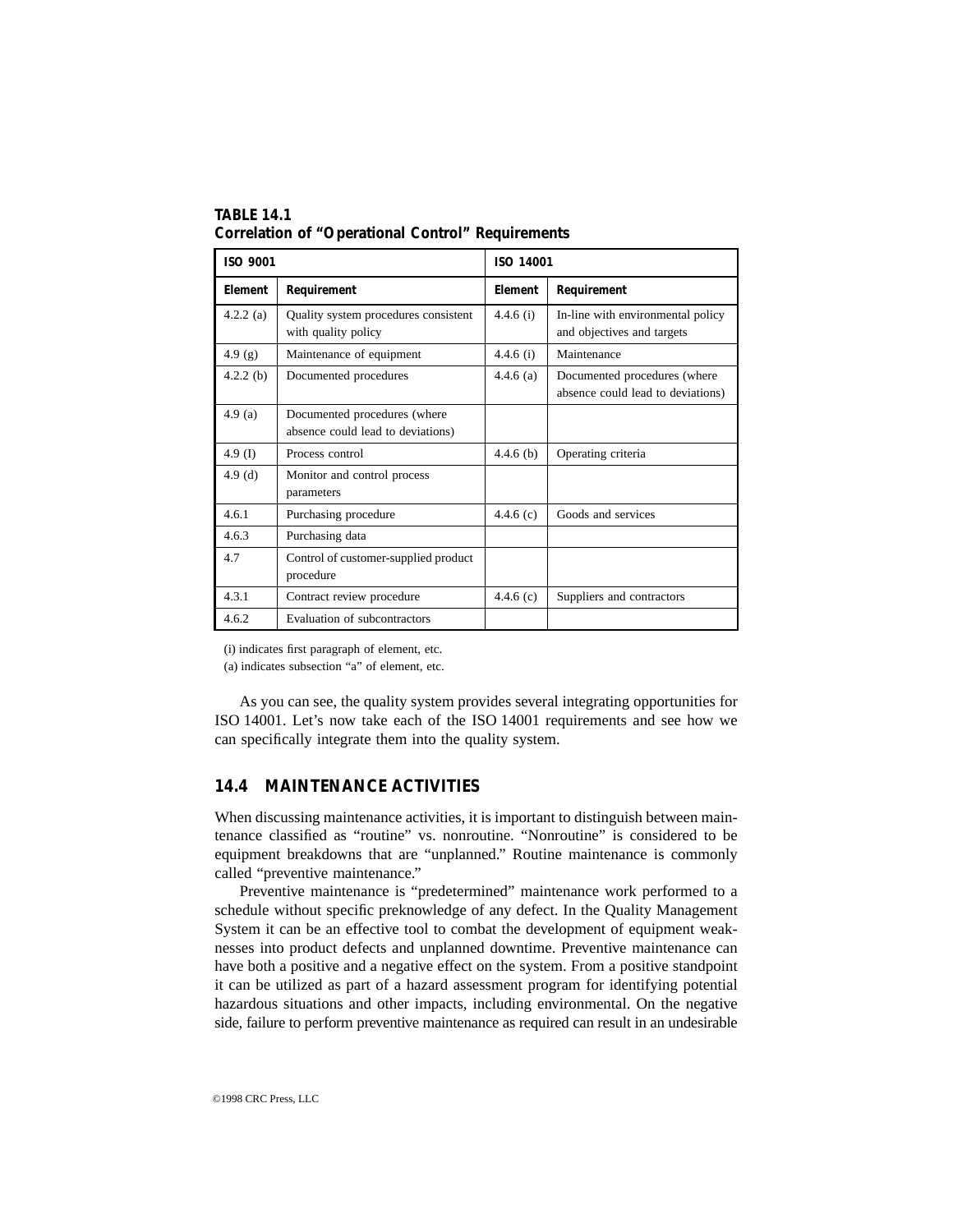impact. This is a clear example of what is meant in the standards where "*absence of such procedures could adversely affect quality (environment)".*

A good example of a negative impact resulting from the absence or failure to implement a required procedure can be readily demonstrated with a piece of equipment which utilizes various chemicals in the manufacture of a product. If we assume the equipment has a pressurized piping system for the chemicals, it becomes obvious that regular inspections of valves and seals are required to prevent not only minor leakage, but also a major rupture in the piping system. If the equipment system is large, a valve or seal rupture could create a major release to the surrounding area and, if a sewer or stormwater system is also nearby, then you also have unauthorized contaminated water discharge.

We can also use the same scenario to demonstrate a "positive" impact. A good, well-managed preventive maintenance system could greatly minimize or even eliminate such a rupture of the system. The best way to ensure that preventive maintenance occurs is to have not only a written procedure (Maintenance Operating Procedure or MOP) of what to do, but also a scheduling system. There are a large number of preventive maintenance software packages available to manage the program. The preventive maintenance procedure can be written in such a manner as to address not only quality issues, but also environmental. An example of a MOP may include some of the following tasks:

- While checking the valves and seals, look to see if there is any evidence of chemical on the floor.
- Ensure temperature gages have been calibrated per the requirements of the Calibration Program.
- When draining vacuum pump oil, be sure to have a spill control kit available and dispose of used oil in the proper hazardous waste container.
- Check all piping surfaces for leaks and corrosion.
- Verify accuracy of pH meter to ensure chemical adheres to proper quality specifications.

The Maintenance Operating Procedure should also include information concerning the "consequences" of not following the procedures. An example of a "consequence" statement may be:

Due to the corrosiveness of the chemical in the piping system, it is critical that the valve seals be replaced on a monthly basis. Failure to replace valve seals on a monthly basis could result in a valve rupture and an unauthorized release of the chemical to the surrounding environment.

One final comment in regards to the inclusion of the maintenance as actual or potential environmental aspect. If you take the time to assess both the negative and positive impacts of maintenance on the quality of your product and on the environment, you may see the need to establish maintenance objectives and targets and subsequent programs to minimize its impact. [Table 14.2](#page-3-0) shows how all this fits together for our chemical piping system.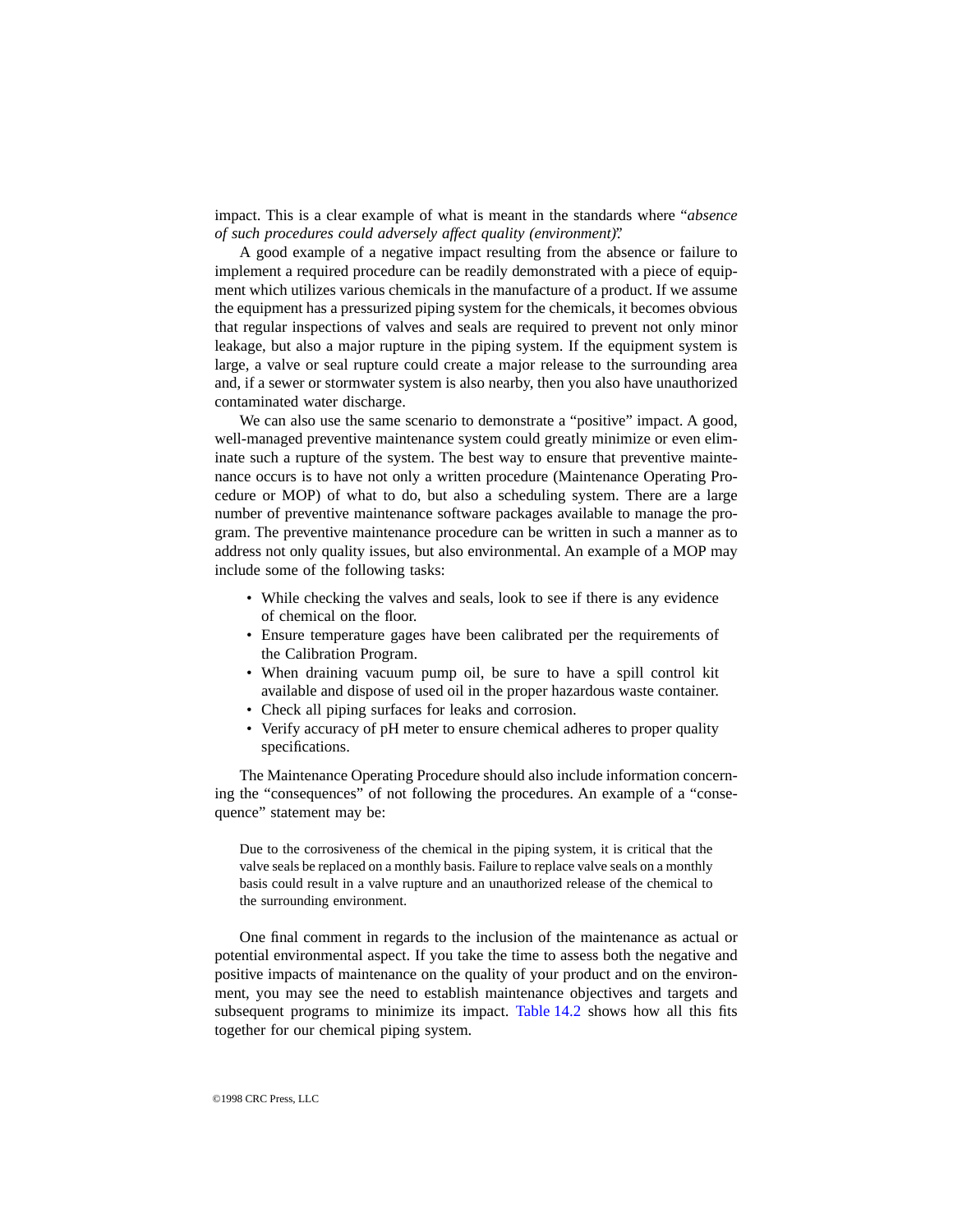# <span id="page-3-0"></span>**TABLE 14.2 Chemical Piping System**

| ISO 14001 Element 4.3,<br>Planning        | <b>Fvaluation</b>                                                                                                                           |                     |                      |  |  |
|-------------------------------------------|---------------------------------------------------------------------------------------------------------------------------------------------|---------------------|----------------------|--|--|
| $4.3.1 -$ Aspect                          | Maintenance of chemical piping system                                                                                                       |                     |                      |  |  |
| $4.3.1$ — Significant Aspect              | Severe release of corrosive chemical                                                                                                        |                     |                      |  |  |
| $4.3.2$ — Legal and Other<br>Requirements | Potential violation of unauthorized release to sewer system of corrosive<br>chemical                                                        |                     |                      |  |  |
| $4.3.3$ — Objective                       | Prevent valve seal ruptures                                                                                                                 |                     |                      |  |  |
| $4.3.3$ — Target                          | Improve preventive maintenance of system                                                                                                    |                     |                      |  |  |
| $4.4.3$ — Program/project                 | What                                                                                                                                        | Who                 | When                 |  |  |
|                                           | Investigate PM procedure:<br>Review/modify MOP<br>Review/modify PM schedule                                                                 | Maintenance         | 12/31/97<br>12/31/97 |  |  |
|                                           | Evaluate current valve seal material and<br>investigate alternative materials with<br>more corrosion resistance                             | Process<br>Engineer | 12/15/97             |  |  |
|                                           | Install automatic shutoff valves with<br>pressure drop sensors every 50 feet to<br>minimize volume of material due to<br>accidental release | Maintenance         | 1/31/98              |  |  |

# **14.5 DOCUMENTED PROCEDURES AND OPERATING CRITERIA**

ISO 9001, Element 4.2.2, requires that an organization have:

"the range and detail of the procedures … dependent upon the complexity of the work, the methods used, and the skills and training needed by personnel in carrying out the activity" with a special note that "documented procedures may make reference to work instructions that define how an activity is performed.

Element 4.9 (a) also adds that

controlled conditions shall include … documented procedures defining the manner of production, installation and servicing, where the absence of such procedures could adversely affect quality.

A procedure established under ISO 9001 can thus be an excellent vehicle for meeting the requirements of ISO 14001. It is a very easy task to take an operating procedure associated with an activity or service of your organization and assess whether or not it is an aspect of your operation that may have an actual or potential impact on the environment. Once that determination has been made, it is a simple matter to incorporate information into the procedure which will satisfy the requirements of ISO 14001. Such information may include "awareness and consequence" statements (see Chapter 10), monitoring and measurement requirements (see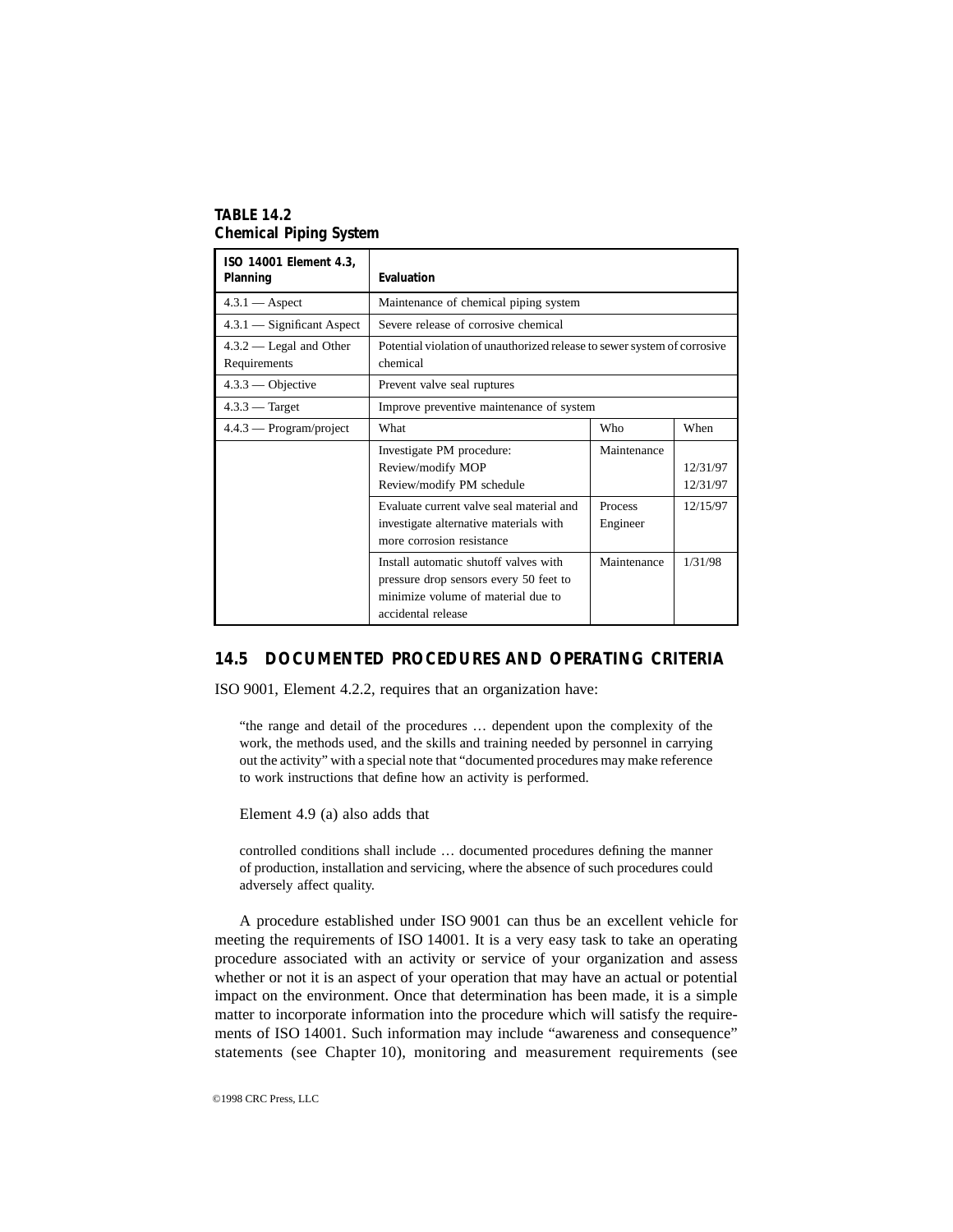Chapter 16), legal and other requirements (see Chapter 7), and employee responsibilities (see Chapter 9).

In order to demonstrate this, I will show you an example of an integrated operating procedure that incorporates both ISO 9001 and ISO 14001 requirements:

**Purpose** To ensure that the manufacture of (product) produces high yields with minimal impact on the environment, people, and equipment.

**Scope** This procedure defines the control system and specifications for the manufacture of (product).

#### **Definition of Terms**

- ARB: Air Resources Board
- VOC: Volatile Organic Compound
- SPC: Statistical Process Control

#### **Referenced documents**

• ISO 14001, Element 4.4.6, Operational Control

#### **EH&S precautions**

- Safety glasses are required when doing setup
- Powder generated from the waste material shall not be washed or swept into the sewer/drain system
- Hazardous waste material is to be disposed of in accordance with RCRA guidelines
- This process has a permit-to-operate from the ARB. Permit conditions require that a usage log be maintained for the chemical with a total 12-month consumption not to exceed "x" gallons. Failure to maintain the log can result in a violation and/or fine.

#### **Precedence**

- The health and safety of personnel and protection of the environment shall take precedence over this operating procedure.
- Customer requests and requirements shall take precedence over this procedure.

#### **Responsibilities**

#### *Process Engineer*

- For maintaining and revising this procedure as needed.
- For the technical aspects of the operation.

#### *Department management*

- For ensuring that personnel operating this equipment are fully trained and certified and that they understand the consequences of not following the procedure.
- For providing all necessary resources to achieve a high quality product and to minimize the EH&S impacts.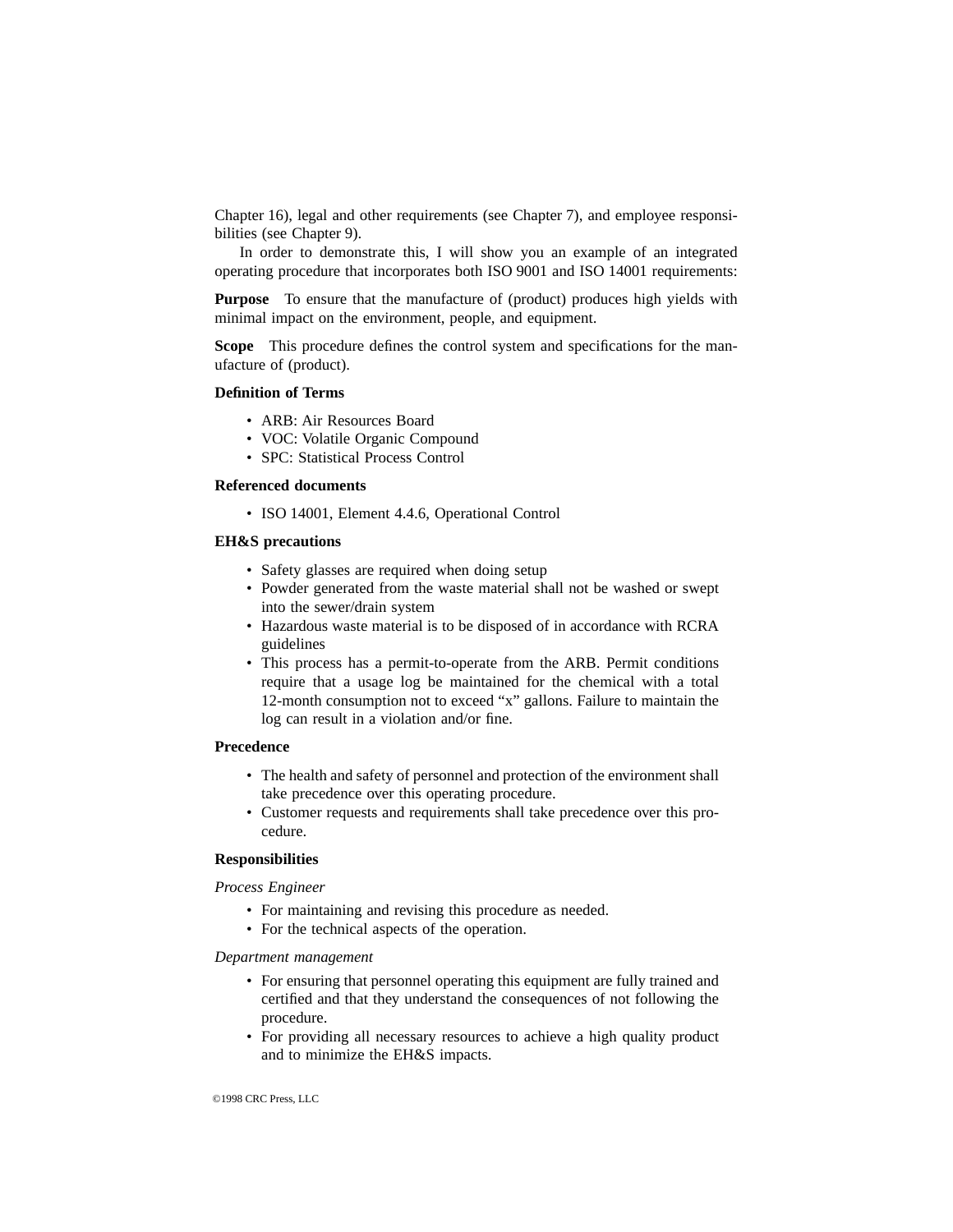## **TABLE 14.3 Operating Criteria and Controls Comparison**

| Criteria/Control                                                                                                                        | <b>ISO 9001</b> | <b>ISO 14001</b> |
|-----------------------------------------------------------------------------------------------------------------------------------------|-----------------|------------------|
| Product conforms to specified customer requirements                                                                                     |                 |                  |
| Minimizes the impact on the environment                                                                                                 |                 |                  |
| Minimizes the impact on personnel                                                                                                       |                 |                  |
| Reduces the potential for an unscheduled breakdown                                                                                      |                 |                  |
| Ensures continuing process capability                                                                                                   |                 |                  |
| Provides sufficient operating time such that preventive maintenance can<br>be scheduled with minimal conflict with overall running time |                 |                  |
| Monitoring and measurement requirements                                                                                                 |                 |                  |
| Consequences of deviating from the established procedures                                                                               |                 |                  |
| Emergency shutdown procedures                                                                                                           |                 |                  |
| Operator competence                                                                                                                     |                 |                  |
| Other resources                                                                                                                         |                 |                  |

*Environmental Manager*

- For maintaining the monitoring data and usage log in compliance with the ARB permit conditions.
- For filing all permit documents and acting as liaison with the ARB.
- For training personnel on all of the environmental requirements.

#### *Maintenance*

• For ensuring that all temperature controls are calibrated according to ISO 9001 requirements.

**Procedure** The procedure can include both quality and environmental operational controls such as measurements, statistical process controls, etc.

As you can see, this procedure stipulates operating criteria and controls for both ISO 9001 and ISO 14001. Table 14.3 shows which Standard is satisfied by the procedural criteria and controls. As stated on several previous occasions, the operating procedure can be the most valuable tool you have for integrating many of the ISO 14001 requirements.

# **14.6 GOODS AND SERVICES**

We now come to a subject that deals primarily with the control of your purchased materials and supplies. [Table 14.1](#page-1-0) indicates that the comparative requirements for ISO 14001 under the ISO 9001 standards lie in Section 4.6, *Purchasing*, and in Section 4.7, *Control of Customer-Supplied Product.* Let's take each of these sections and interject where the ISO 14001 requirements might fit in:

**Section 4.6.1** The supplier shall establish and maintain documented procedures to ensure that purchased product conforms to specified requirements.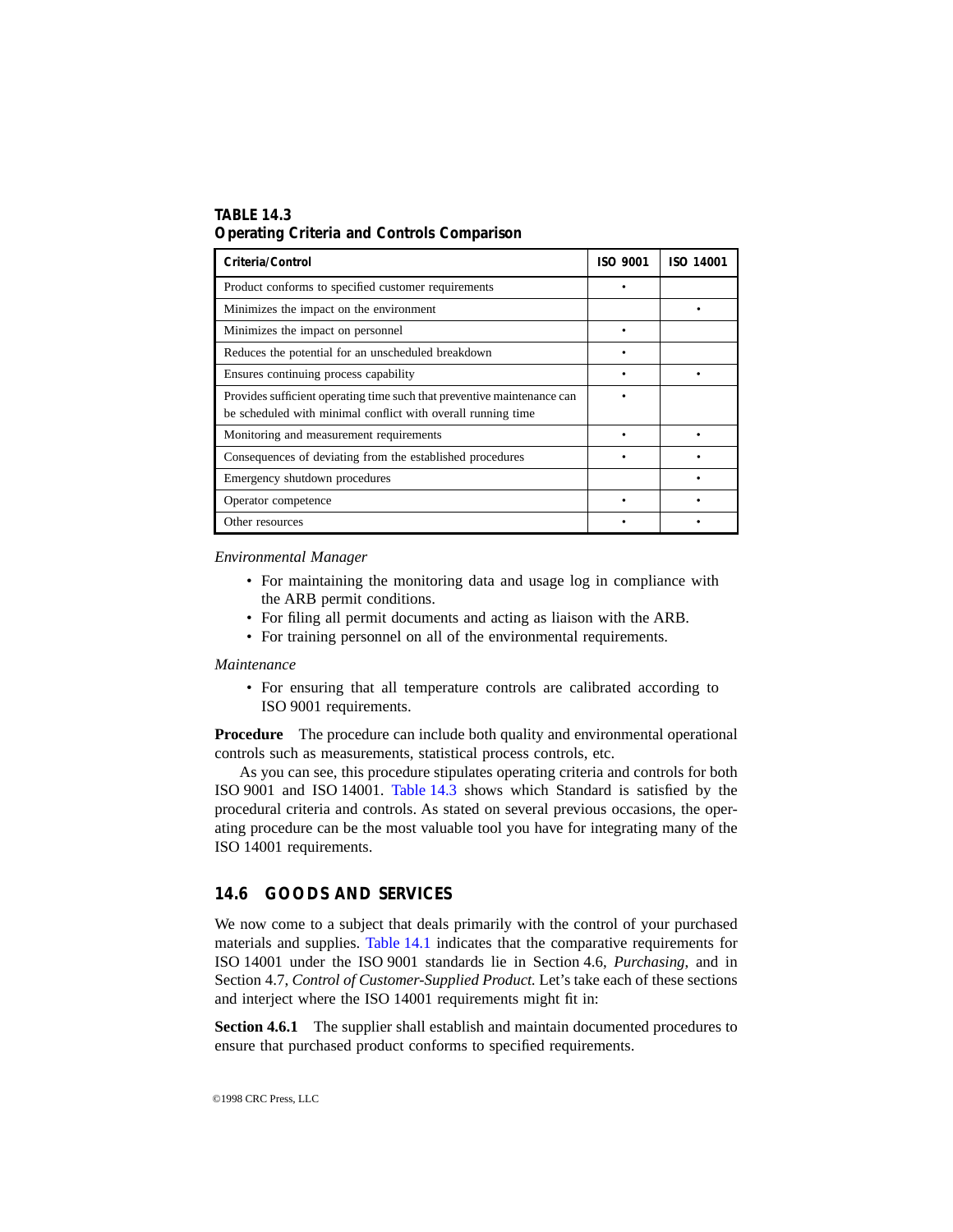**Section 4.6.3** Purchasing documents shall contain data clearly describing the product ordered, including where applicable: (a) the type, class, grade or other precise identification; the title or other positive identification, and applicable issues of specifications, drawings, process requirements, inspection instructions and other relevant technical data, including requirements for approval or qualification of product, procedures, process equipment and personnel, etc.

**Section 4.7** The supplier shall establish and maintain documented procedures for the control of verification, storage and maintenance of customer-supplied product provided for incorporation into the supplies or for related activities …

What has been indicated above and stands out in the ISO 9001 Standards are requirements for product specifications, identification of applicable issues for the process, and the approval of product. Although we spent a great deal of time discussing design reviews in Chapter 6, it is important to address the importance of a design review on materials once again.

## **14.6.1 ENVIRONMENTAL REVIEWS**

In Chapter 6, I discussed the importance of addressing environmental, health and safety issues early on in a design review program in order to proactively eliminate any chemicals or materials which may impact the environment and people. All too often, when a project manager is considering a new or a revised product and/or process, he fails to consider the impact beyond the financial gains for the company. It is critical that an environmental, health, and safety professional be included in the reviews and as early in the process as possible. Too few environmental, health, and safety professionals consider the significant impact of a new chemical or materials beyond the need for a new air permit, for instance. They raise the "red flag" and indicate the product will generate a new air permit, but don't consider the possibility of replacing the material with a non-VOC material and, thus, lessening or minimizing its impact on the environment. An environmental manager who is ISO 14001 "smart" would be an extremely valuable addition to any review team.

Once again, a design review team must address the following type of questions early in the review:

- Will this new or modified process or product create a new environmental aspect?
- Will this new environmental aspect create a significant impact?
- Will this new or modified process or product potentially change or influence a current environmental aspect?
- Will this new or modified process or product potentially change or influence a current significant impact?
- Are there any new regulations that must be taken into consideration with this new or modified product and/or process?
- Is this new chemical/material currently being considered by any of the regulatory agencies for potential reporting requirements, controls, elimination, or restriction in some capacity?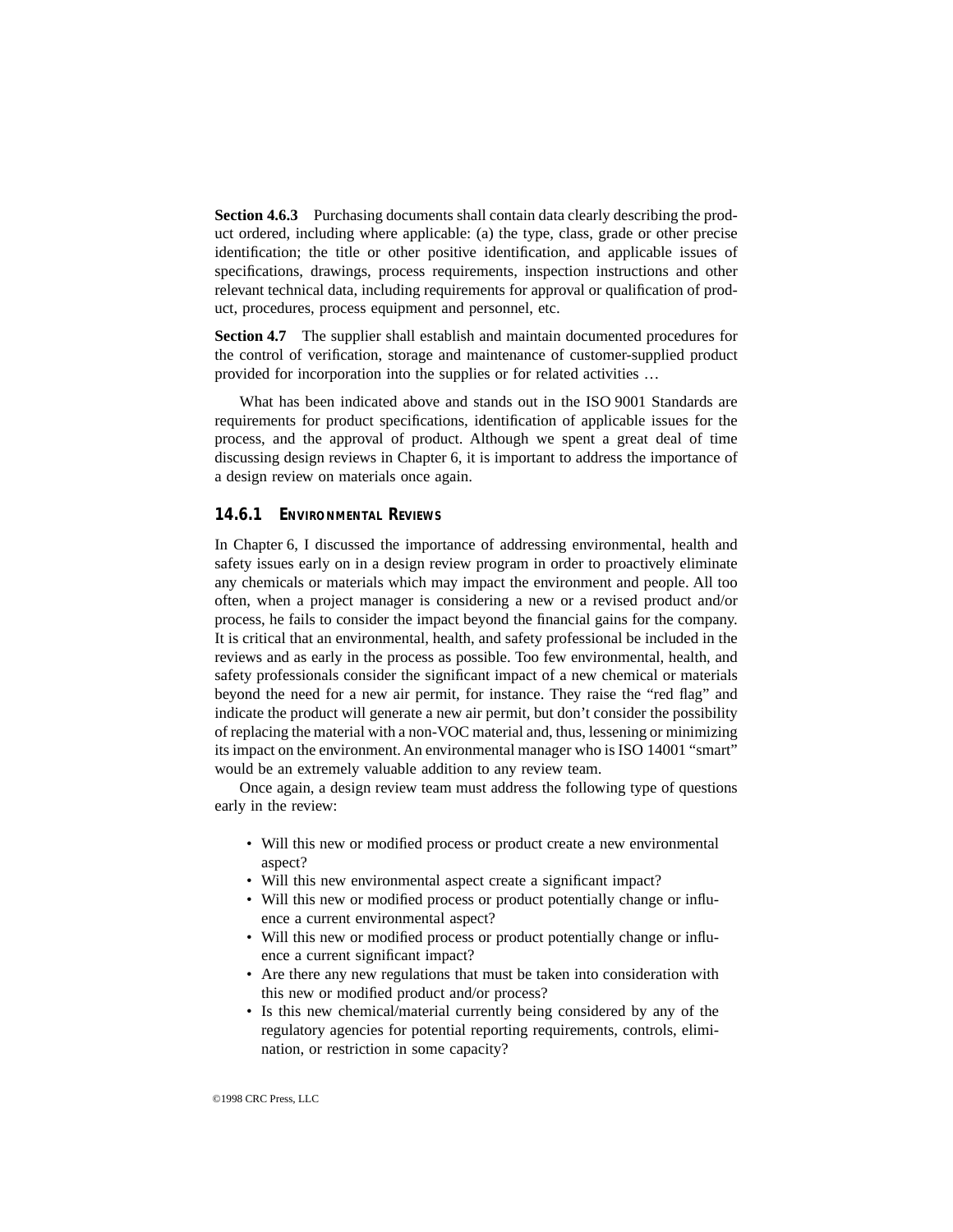- Is this new chemical/material currently being considered or has been considered for either restricted use or banning within the confines of another country for which you have sales considerations?
- Is this new chemical/material being imported from another country and, if so, are there any potential regulatory issues barring or restricting its use within the confines of your own country?
- Will this new chemical, after its use within your process, pose any restrictions or special considerations for waste disposal, including financial, technological, etc.?
- Will the purchase of this new chemical or material impact the process by requiring special technological options (e.g., abatement controls) that were not considered during initial design reviews.

Most of these questions provide sound reasoning for evaluating the environmental impacts as early in the design review as possible. Failure to consider them could result in severe financial consequences in terms of legal violations and fines, expensive add-on equipment, and other additional process expenses not considered at all. Additionally, as environmental concern increases, more and more of your customers and other externally interested parties are putting more and more constraints on their suppliers in using chemicals, materials, and substances that impact the environment. Pressure from your customers could result in the need to modify or re-engineer your product using chemicals or materials more friendly to the environment.

## **14.6.2 PRODUCT SPECIFICATIONS**

In conjunction with the design or process review, it is important to purchase supplies and materials that conform not only to your requirements, but also to your customer who may or may not be the final end-user. The best way to do this is through the development of product specification documents that describe the manufacture and acquisition requirements from your own suppliers.

The considerations being documented in the procedure must also go beyond the actual description of the product. Consideration must also extend to the supplier's own handling or manufacturing process in making the product. With ISO 9001 now being so soundly entrenched, it is much easier these days to put pressure on a prospective supplier to manufacture your product in the manner which you delegate or specify. Although I have not been including the ISO 14020 Labeling Standards in this book, the inclusion of them in your product specifications is a critical factor. If the issue of "goods and services" in ISO 14001 is very important to you, it would be highly recommend you become familiar with the series of standards dealing with labeling and packaging (see a list these standards i[n Table 3.2\)](#page-10-0).

As I have done on several previous occasions, I will provide a sample procedure that acts as a guideline for your own. This procedure will contain, of course, requirements for both ISO 9001 and ISO 14001.

**Purpose** This purchase specification for material describes the requirements for the manufacture and acquisition of (name of material) from XYZ Co.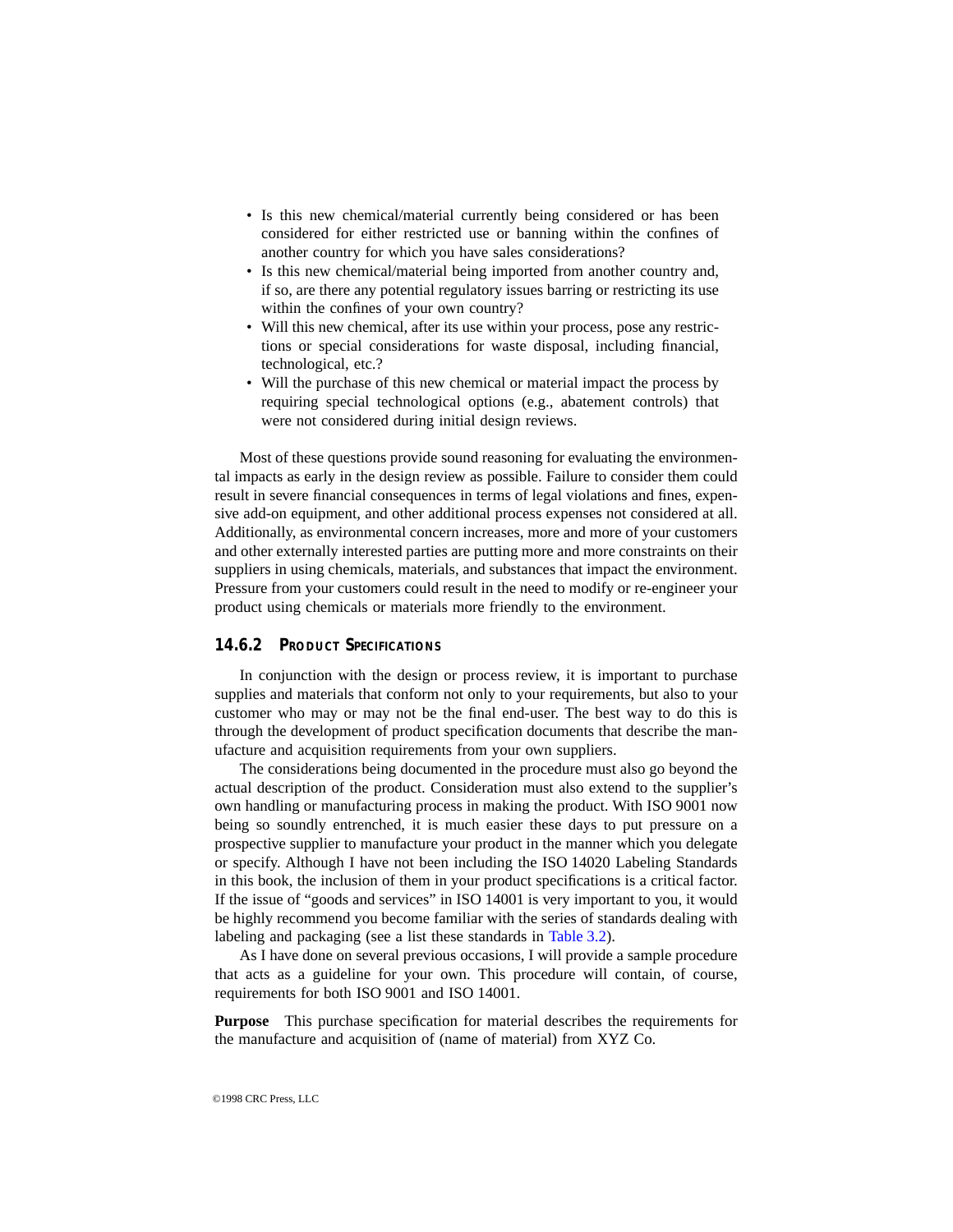**Scope** This procedure applies to (name of material) used in the manufacture of widgets.

#### **Definition of terms**

- A Certification is a document required from a supplier which guarantees that the material shipped meets the requirements and specifications as stated in this procedure. In cases where specified, it also requires the inclusion of supporting test data or other documents supporting the specifications.
- ARB is the Air Resources Board
- ODS is an Ozone-Depleting Substance
- (Add others as needed.)

#### **Referenced documents**

- ISO 14001, Element 4.4.6, Operational Control
- ISO 9001, Element 4.7, Control of Customer-Supplied Product
- ISO 14023, Self Declaration Environmental Claims–Testing and Verification
- Drawing #A17965, Revision C, Widget

#### **EH&S precautions**

- The supplier is required to supply Material Safety Data Sheets for each shipment of this material.
- The supplier must have all permits required by the Air Resources Board before manufacturing this material.
- This material must not be manufactured with any ozone-depleting substances.
- All waste generated by the supplier must be disposed or recycled in a manner consistent with the appropriate regulations.

**Precedence** In case of a conflict, the requirements in the Purchase Order take precedence over this specification document*.*

#### **Responsibilities**

#### *Process Engineer*

 • The Process Engineer is responsible for maintaining the technical content of the specification document.

#### *The Supplier*

 • The supplier is responsible for conforming to all aspects of this specification document.

#### *Environmental Manager*

- For verifying that the supplier has the necessary environmental permits and is handling waste in a manner consistent with the required regulations.
- For evaluating the Material Safety Data Sheets and communicating any hazard information to appropriate personnel.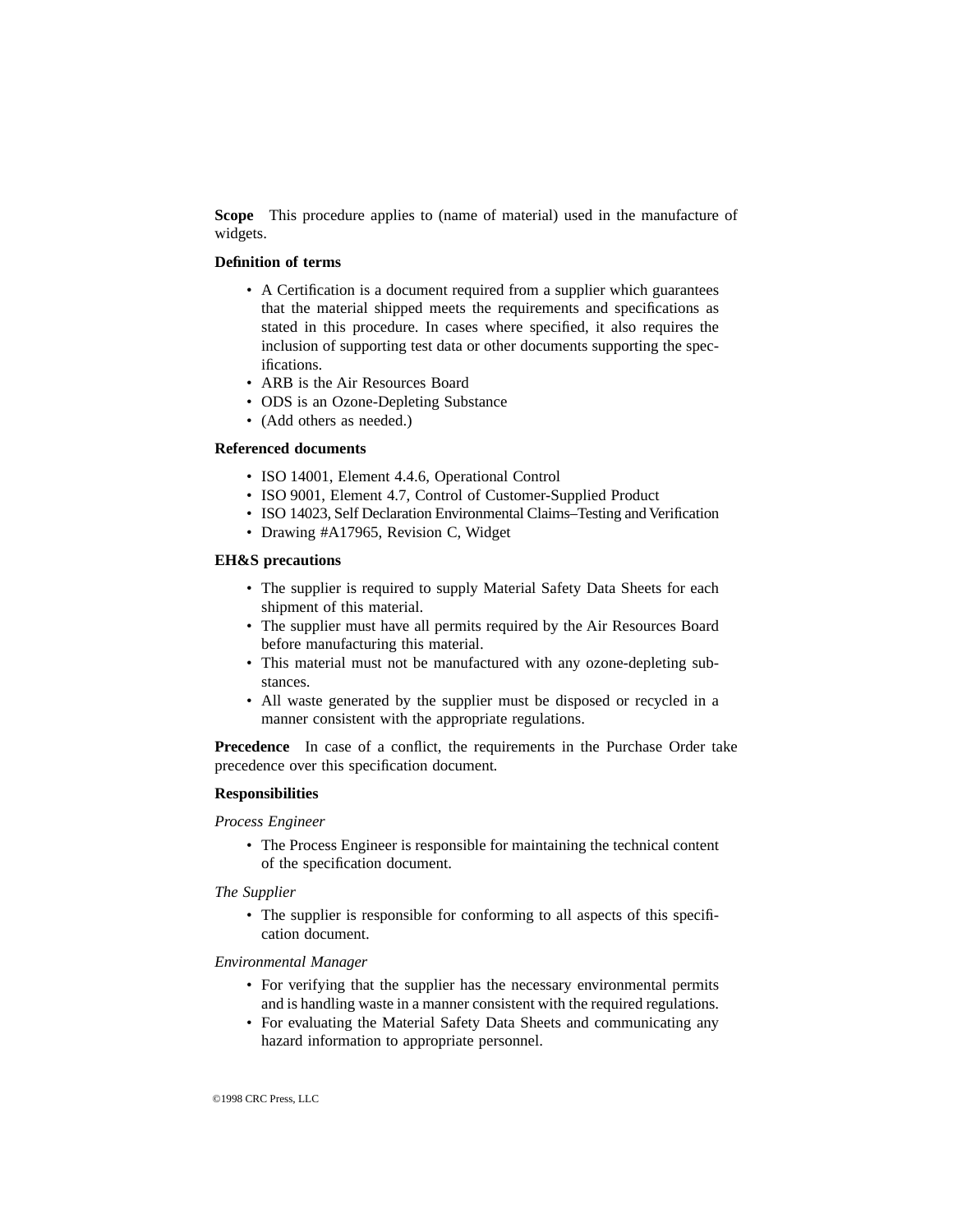#### *Material Control*

- For the proper storage of this material.
- For ensuring shelf life considerations with this material are addressed.
- For ensuring proper labeling and packaging of the material is addressed.
- For inspecting the incoming material to ensure it meets the specifications and contacting the process engineer if there are any discrepancies.

## **Procedure**

#### *Visual criteria*

• The color of the material must be (describe).

#### *Material properties*

 • Describe any physical and chemical properties, such as boiling point, crystallinity, glass transition temperature, viscosity, melting point, pH, etc.

#### *Certifications*

 • The supplier is required to provide certifications with supporting test data which shows that the material shipped meets the specifications of the properties listed above and will maintain these properties within the shelf life period.

#### *Shelf life*

 • The material shall meet the specifications for a minimum period of (define period) from the date of shipment when stored at (define storage temperature).

#### *Labeling and packaging*

 • The supplier shall ensure that the material is packaged and labeled in accordance with all relevant federal, state, and local regulations, including the Montreal Protocol.

#### **14.6.3 INCOMING INSPECTION**

The procedure mentioned that Material Control has the responsibility for ensuring incoming material meets the specifications required. What is needed is a procedure to manage the incoming inspection process itself. This is extremely important — failure in this area could cause unnecessary waste and low yields (e.g., an impact on the environment). The requirement for this activity is found in ISO 9001, Section 4.10.2, *Receiving Inspection and Testing*. Rather than writing another procedure at this point, I would like to merely point out some significant information you can use when writing your own.

It is important to note that material being received for incoming inspection should at a minimum include some of the following documents:

- Process FMEA (Failure Modes and Effects Analysis)
- Design FMEA
- MSDS
- Packaging requirements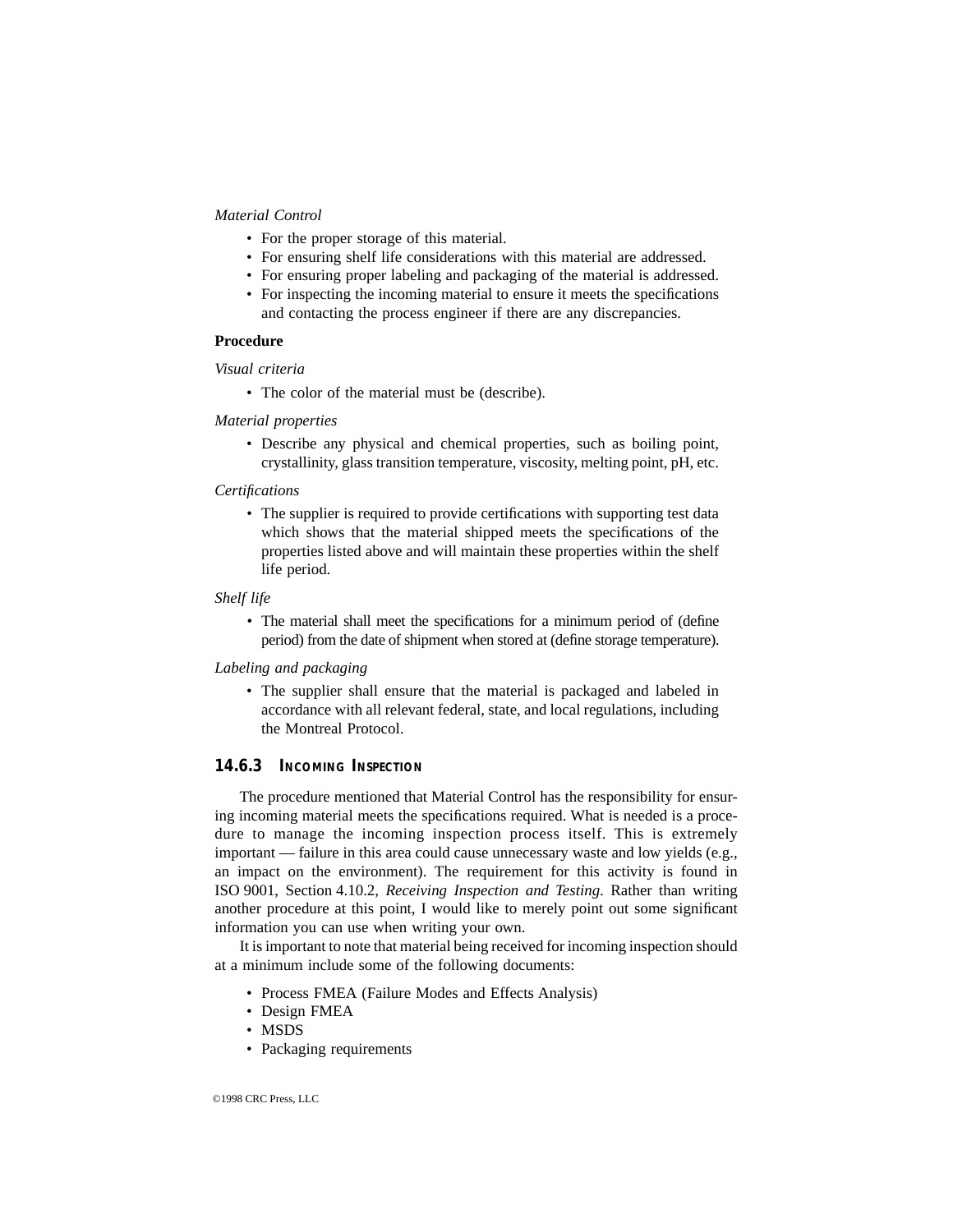- <span id="page-10-0"></span>• Labeling and product identification
- Use of ozone depleting substances (including any "Pass Through" requirements)
- Material characteristics (e.g., physical and chemical)
- Other hazard warning requirements
- Material testing and data reports

If the results of incoming inspection prove to be unacceptable, the inspector or engineer needs to evaluate why the supplier was unable to meet the material specification. If the supplier cannot meet the specification and the specification cannot be changed for your process, then a reevaluation of the supplier should be made with the potential need to find another supplier.

# **14.7 CONTRACT SUPPLIERS**

Now that we have discussed the specifications for purchasing materials, we will turn our attention to the supplier of the material. Taking the time to find the right supplier is as critical, if not more so, than finding the right material to do the job. A poor supplier can cause potential delays in delivery of the material, ship a poor quality material or provide a material that is inconsistent in its quality. All of these will adversely affect your own operation through unexpected slowdowns or shutdowns of your manufacturing process, poor product yields, and a high rate of waste.

What is needed now is a procedure to define the requirements for suppliers:

**Purpose** This procedure defines the minimum quality and environmental requirements for suppliers providing materials and/or services.

**Scope** This procedure applies to all actual or potential suppliers of material.

#### **Definition of terms**

- A *Certification* is a document required from a supplier which guarantees that the material shipped meets the requirements and specifications as stated in this procedure. In cases where specified, it also requires the inclusion of supporting test data or other documents supporting the specifications.
- An *Approved Supplier List* is a list of all suppliers that can be used in the purchase of materials.
- A *Critical Commodity* is a material in which a supply disruption would have a large negative impact on sales (i.e., sole source, impact of supply disruption, difficulty of qualification or requirement of customer) or a significant impact on the environment.
- An *ODS* is an Ozone-Depleting Substance.
- (Add others as needed.)

#### **Referenced documents**

- Procedure for Material Specifications (See Section 14.6.2 above.)
- ISO 9001, Section 4.6.2, Evaluation of Subcontractors
- ISO 14001, Section 4.4.6(c), Operational Control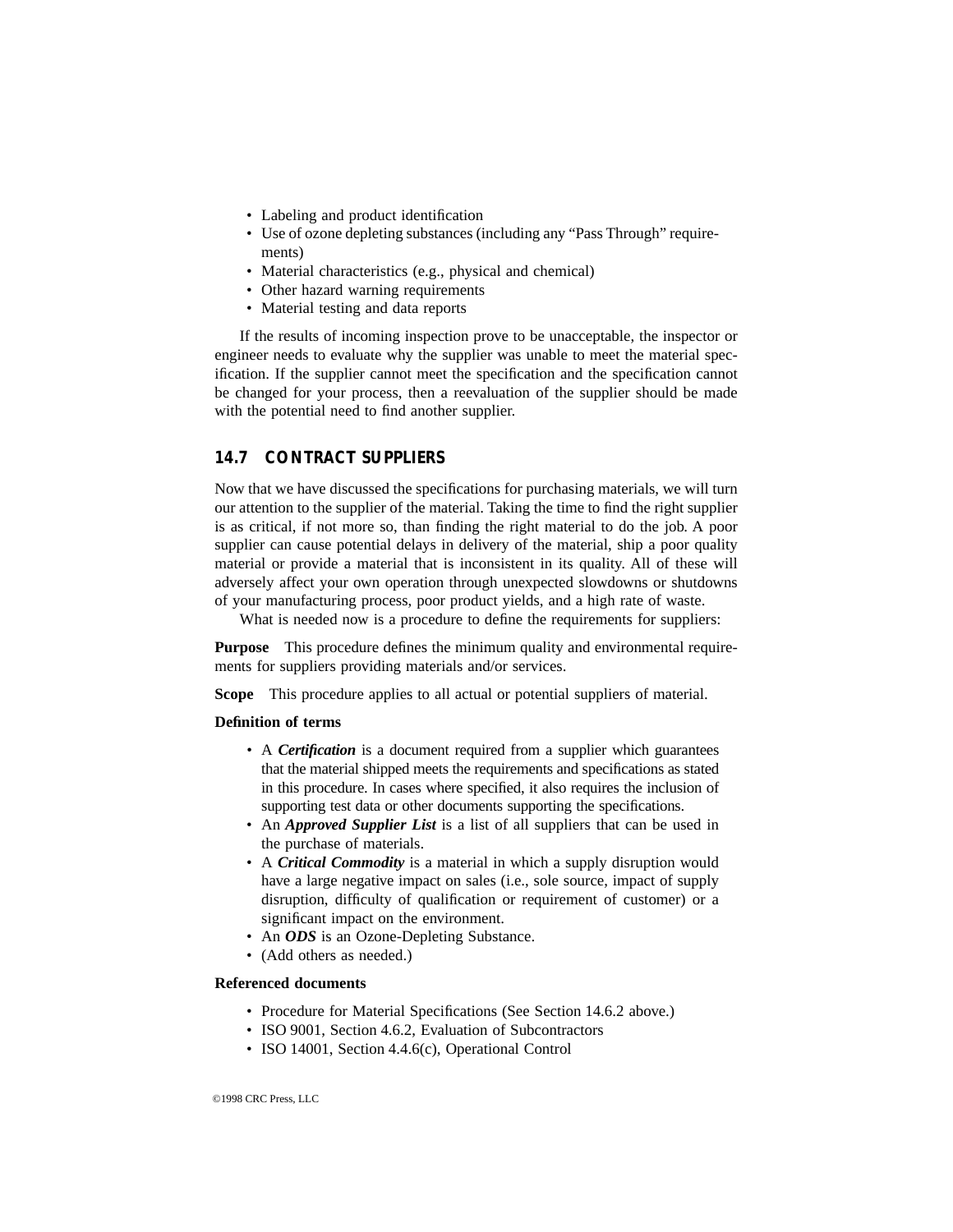#### **EH&S precautions**

- The supplier is required to provide Material Safety Data Sheets for each shipment of material if not classified as an "article."
- The supplier must have all operating permits required by appropriate regulatory agencies before material can be produced.
- The material must not be manufactured with any ozone-depleting substances.
- All waste generated by the supplier must be disposed or recycled by the supplier and in a manner consistent with the appropriate regulations.

**Precedence** In case of a conflict, the requirements in the Purchase Order take precedence over this qualification document.

## **Responsibilities**

#### *Supplier*

 • The supplier is responsible for meeting or exceeding all applicable requirements in this document as well as any associated material specification documents for the supplied material. The quality assurance process for the supplier shall be documented and shall be subject to review, evaluation, and audit by the customer.

#### *Environmental Manager*

- For verifying that the supplier has the necessary environmental permits and is handling waste in a manner consistent with the required regulations.
- For evaluating the Material Safety Data Sheets and communicating any hazard information to appropriate personnel.

*Purchasing* is responsible for controlling the supplier evaluation and selection program and maintaining all documents concerning the ongoing evaluation of the suppliers.

## **Procedure**

#### *To add to the approved list*

- Requirements for new suppliers include a positive financial profile, a suitable and effective quality management process, compliant Environmental, Health and Safety Systems (see Appendix H for an example) and process capability suitable for the material supplied.
- Supplier evaluation shall follow the ISO 9001 and ISO 14001 series of standards.

## *To remain on the approved list*

 • All suppliers are required to maintain satisfactory performance in conformance with quality, environmental, and delivery requirements.

#### *To be removed from the approved list*

 • A supplier will be removed from the list based on a review of the quality, environmental, and delivery performance.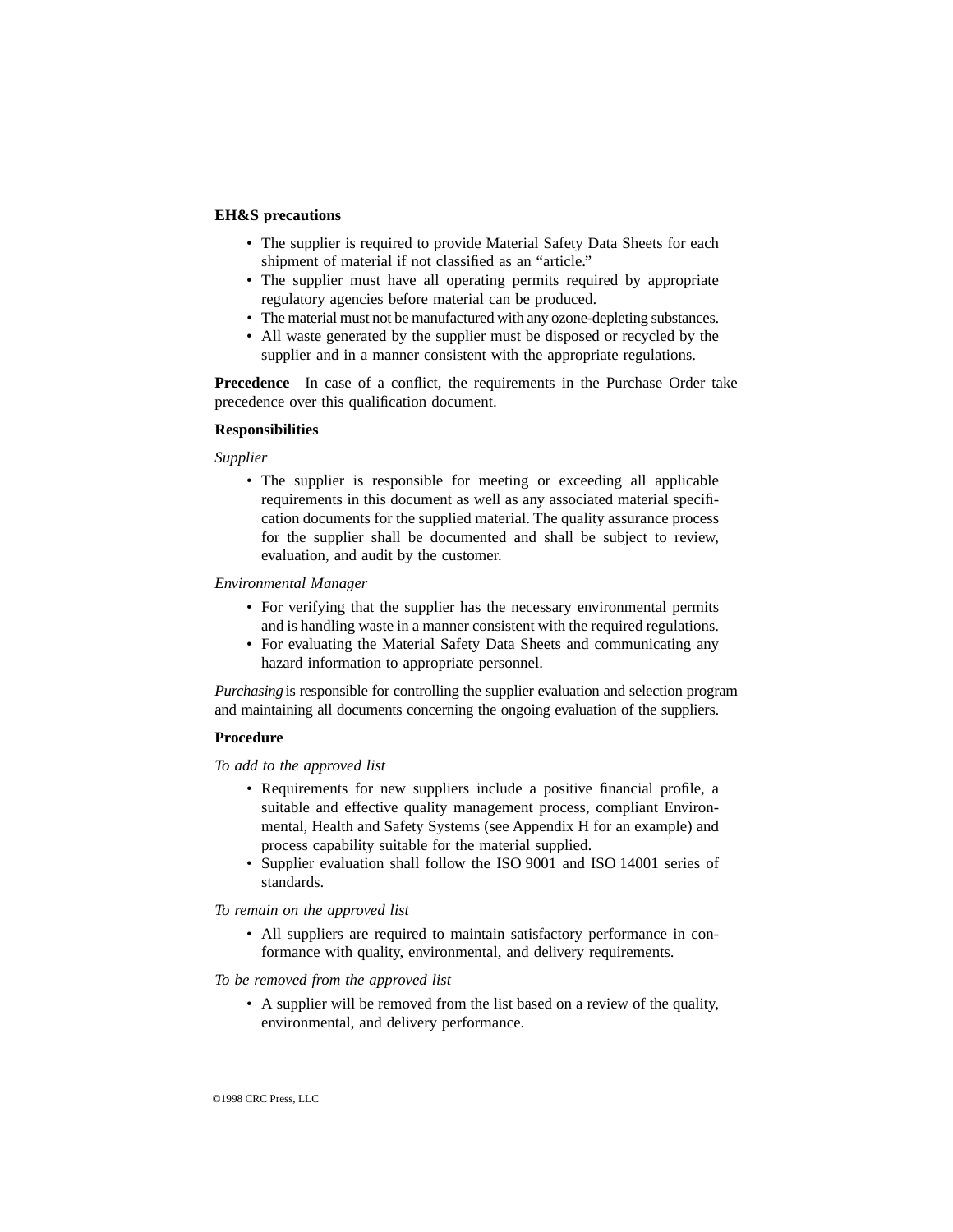This procedure does not take into full account all of the minor details required under the ISO 9001 Standards due to the extensive complexity of the requirements. The intent above was to show how some of the ISO 14001 Operational Control requirements can be integrated into various procedures of ISO 9001.

## **14.8 ONSITE CONTRACTORS**

The focus in this section will be on those "contractors" who perform a service directly at your facility. The communication required under ISO 14001 should be in two directions: (a) the contractor informing you of the work he performs which may affect an aspect of your operation and impact the environment (actual or potential); and (b) your need to inform the contractor of any aspects of your operation which may impact him.

When you sign a contract with another business to perform a service directly at your site, it is important to establish certain criteria within the contract itself. This criteria may include information on their EH&S history, the nature of any chemicals which may be used by them (with the provision of MSDSs to you), what waste may be generated from their activities and which aspect(s) of your operation may be affected. Any work that they perform may adversely affect your operation and create a significant impact within your own premises. You should also not forget any potential impacts on the surrounding community. Steps must therefore be taken beforehand to understand where this impact will be and to minimize or eliminate them, if possible.

When evaluating the impact, you also need to consider the manner in which the impact may affect you. The impact may not be obvious, such as the generation of hazardous waste, but may create a large or small scale change on one of your objectives with its resulting targets and programs. It may also impact your ability to comply with certain regulatory requirements or other standards for which there must be adherence.

One of the best ways to manage contractors on your premises is to develop a Contractor Safety Program. The primary focus of such a program is to "inform and train" prospective contractors on the aspects of your operation and to establish some guidelines for communication. The program contains provisions for the distribution of various "special work permits" that the contractor must obtain before beginning work. To obtain the permit, the contract workers must read about specific company environmental and safety provisions or rules pertinent to the particular work to be done. They must then sign a statement of understanding and describe the details of the work to be done. This management system can protect the environment, people, and property quite effectively. It is very important to communicate to prospective contractors the requirement to participate in your Contractor Safety Program as a condition of signing and accepting a final contract.